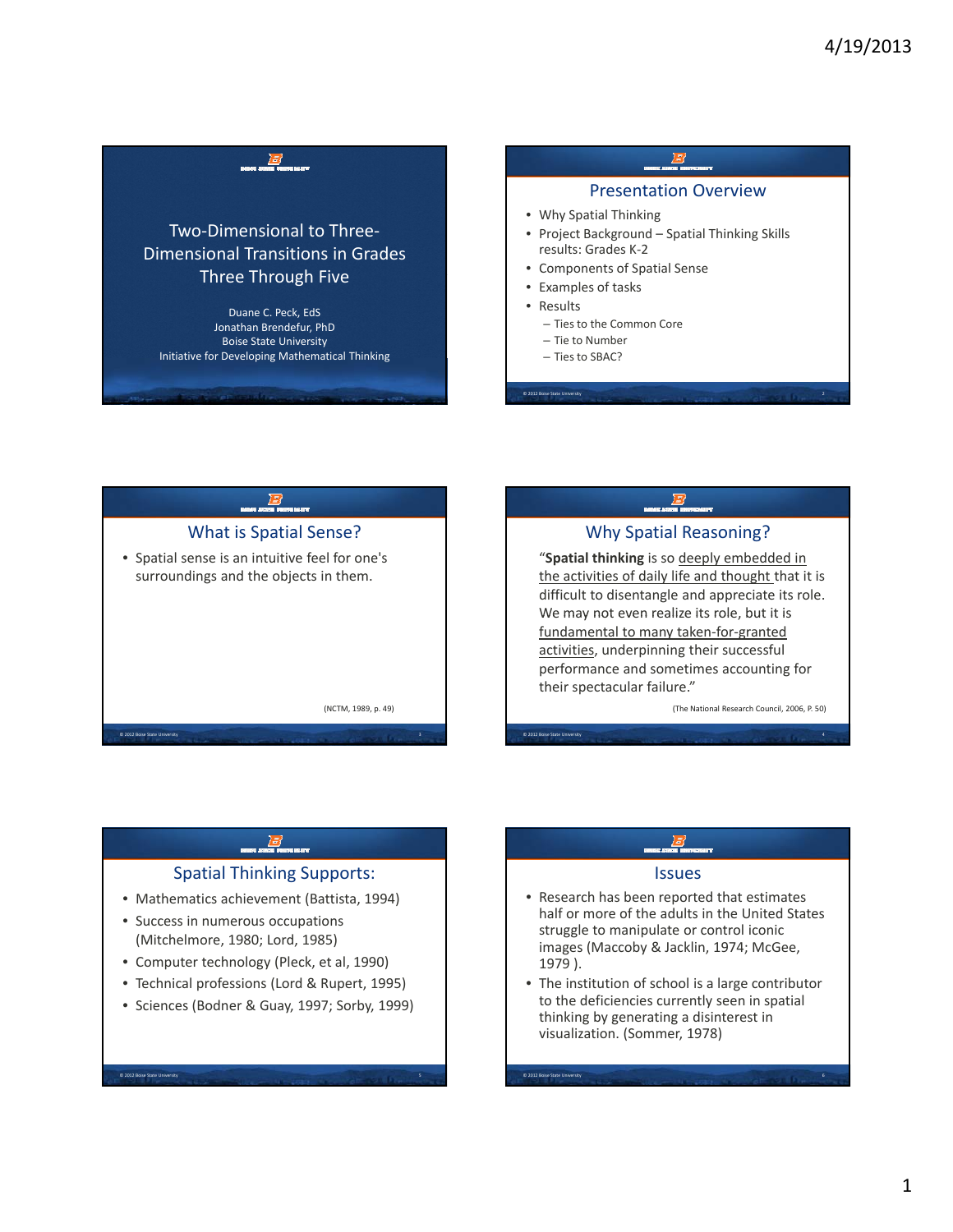







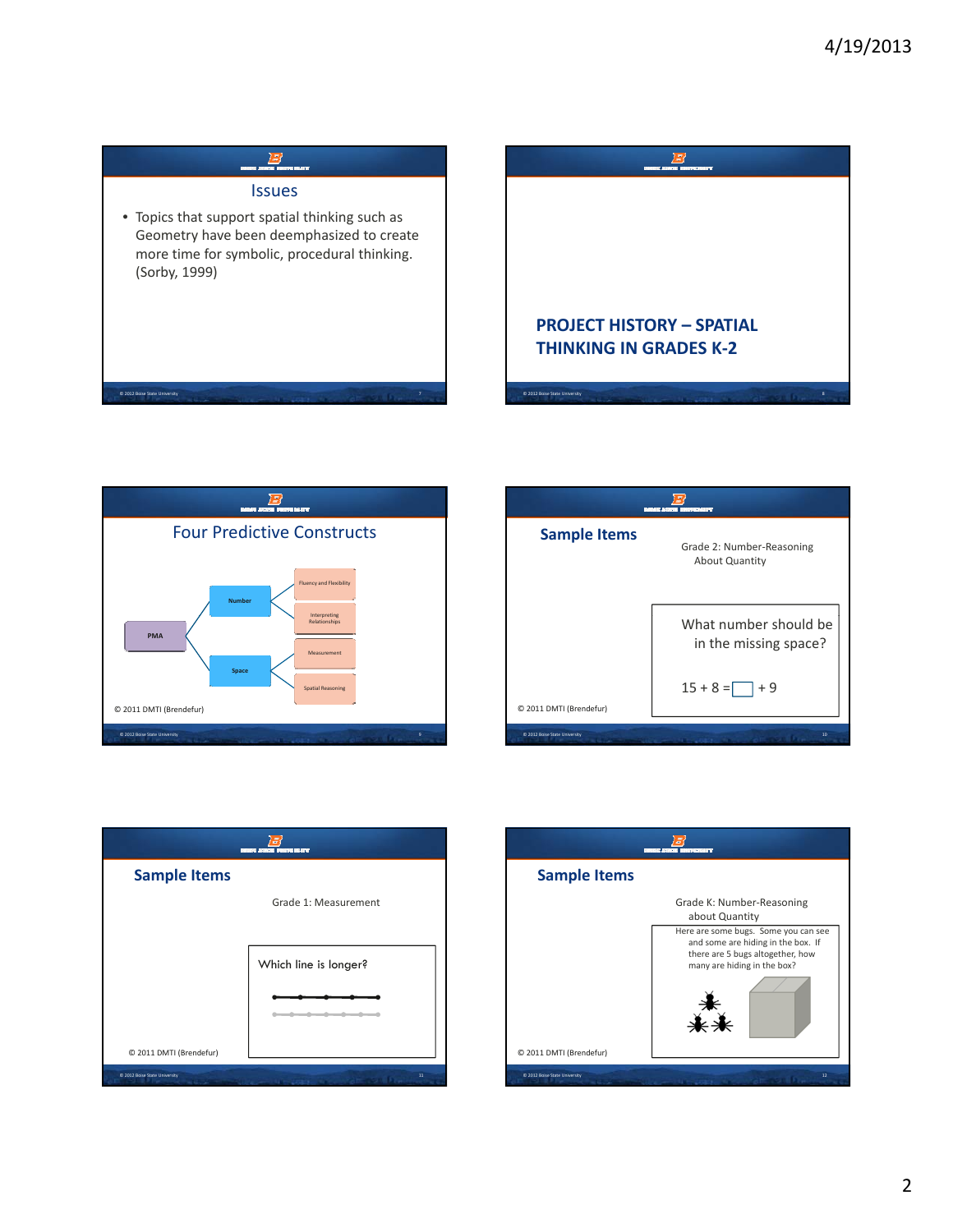









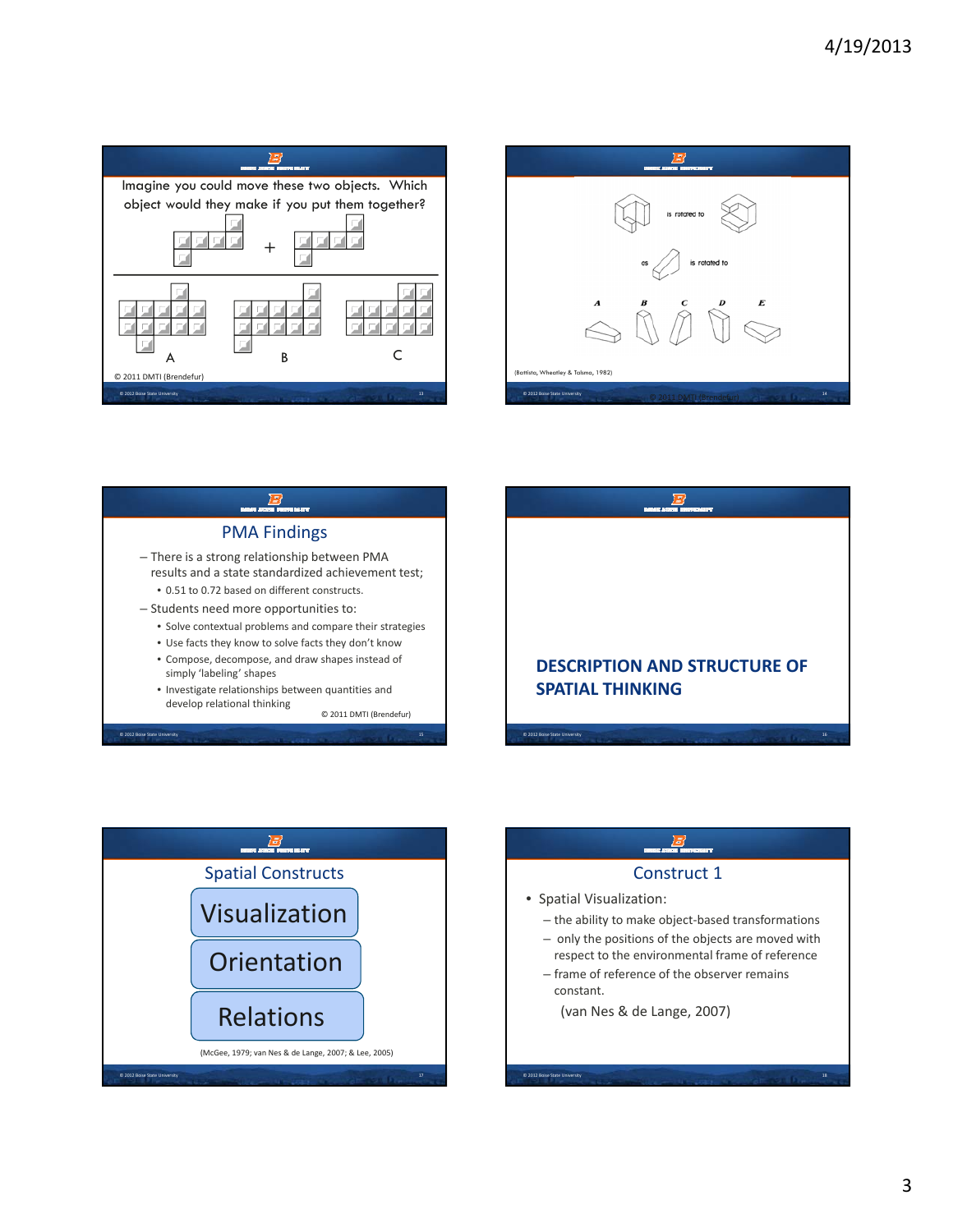### Construct 2 • Spatial Orientation: – comprehension of the arrangement of elements within a visual stimulus pattern – remaining unconfused by the changing © 2012 Boise State University 19 orientations in which a configuration may be presented – the body orientation of the observer is an essential part of the problem." (Lee, 2005) Construct 3 • Spatial Relations: – Recognizing spatial distributions and patterns – Connecting locations – Associating and correlating spatially distributed © 2012 Boise State phenomenon – Comprehending and using spatial hierarchies – Orienting to real‐world frames of reference (Lee, 2005)



### Instrument

- Presentation to class 51 questions
- 1-10: 2D Composition Multiple Selection
- 11-20: 3D Composition Multiple selection (same figures as 1-10 with depth added)
- 21‐30: Nets of cubes and tetrahedrons Yes or No selection
- 31‐36: Silhouettes of 3D objects Multiple Choice

© 2012 Boise State University 23

### Instrument

- 37‐41: 2D Rotation Multiple Choice Selection
- 42‐51: 3D Rotation Multiple Choice Selection

© 2012 Boise State University 24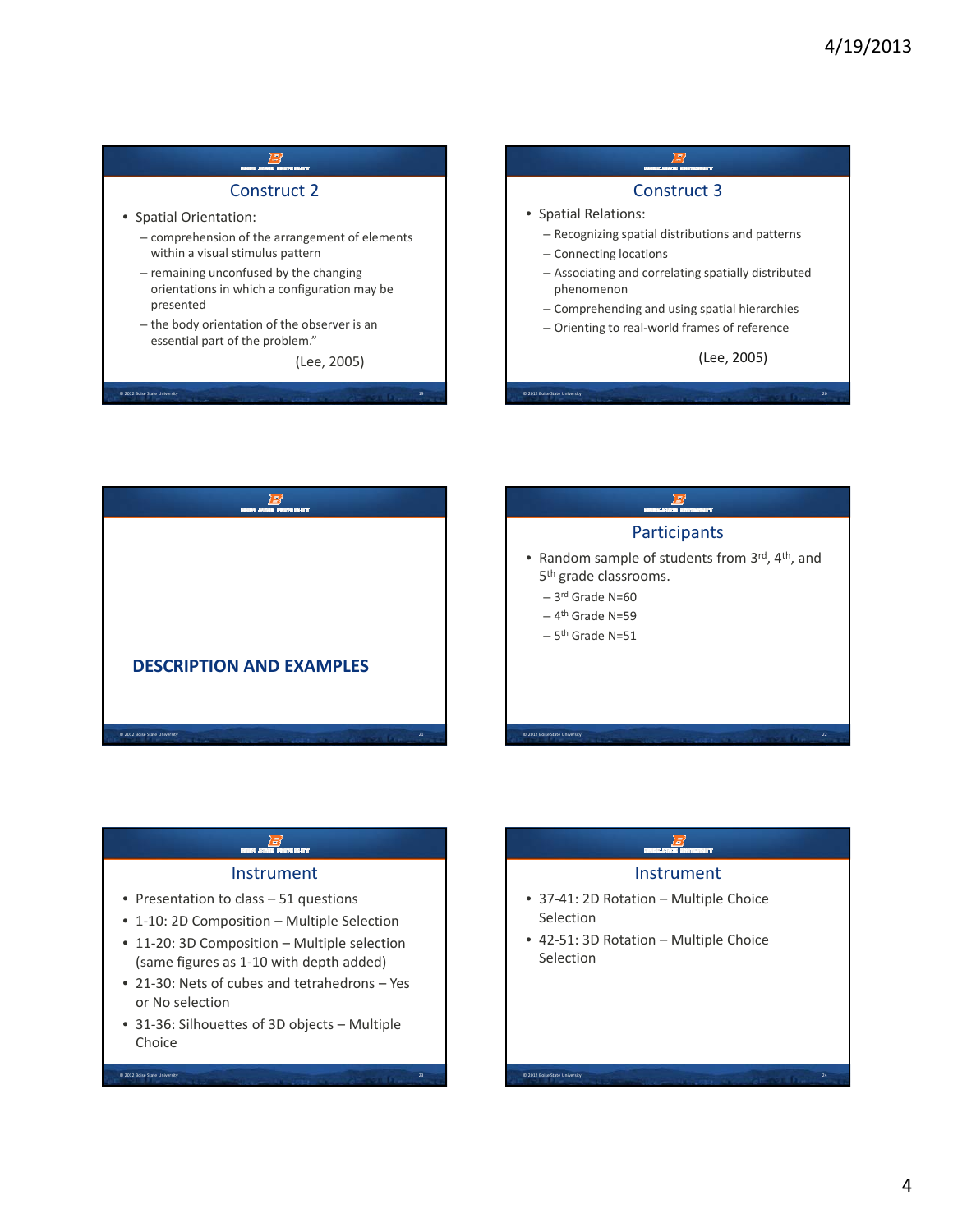### 鸟 Ask yourself the following: Which of these pieces can be put together • How did I know which solutions to choose? to make the shape below: • How did I visualize the object in my mind? – Did I take it apart? - Did I move it in some manner? – What attributes caught my attention? **A B C D** • Be prepared to discuss the answers to these questions with a partner. © 2012 Boise State University 25 © 2012 Boise State U







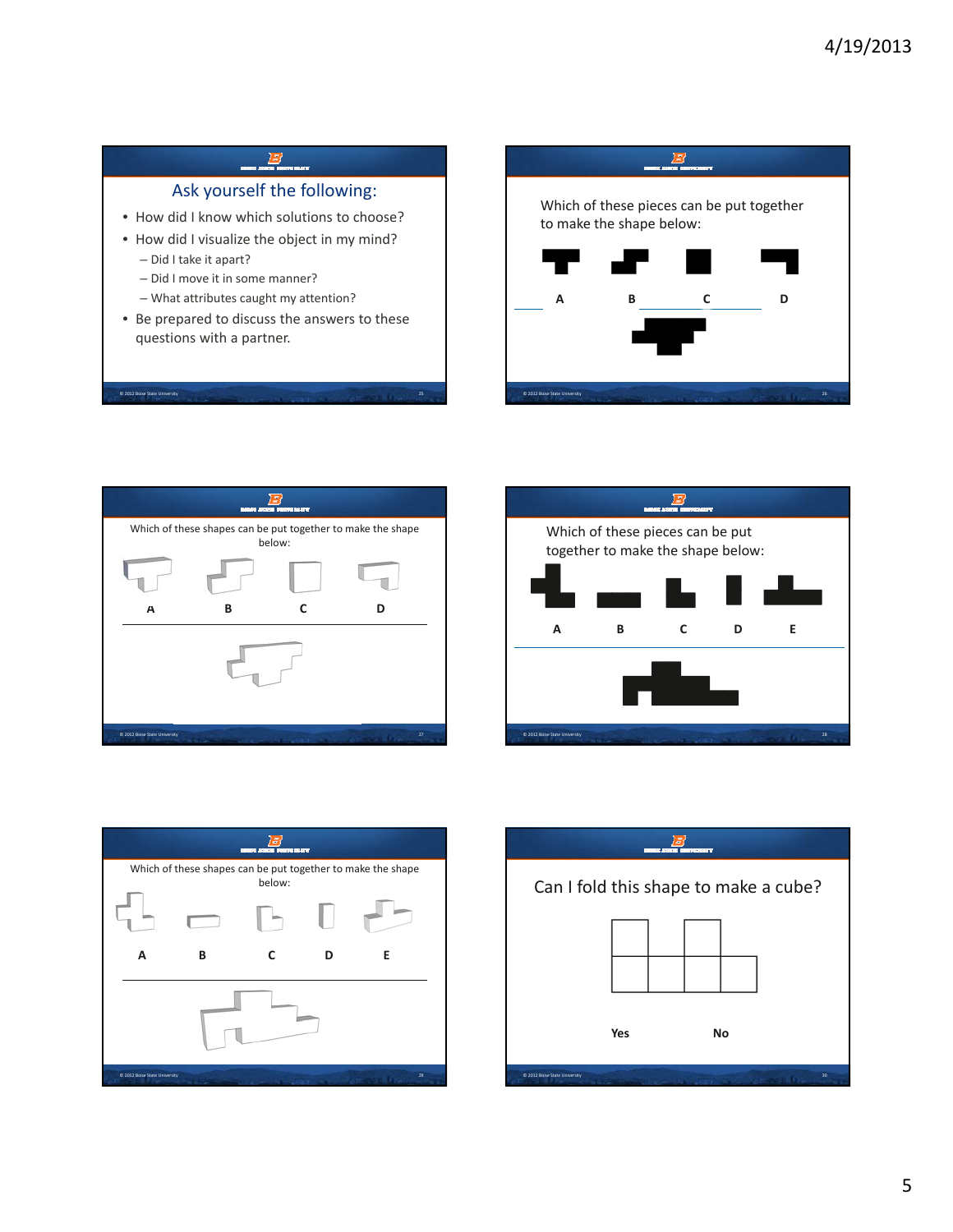









| Items Identified                           |
|--------------------------------------------|
| • 2D Composition: 5 items                  |
| • 3D Composition: 4 items                  |
| • Nets: 4 items                            |
| • 2D Rotation: 5 items                     |
| • 3D Rotation: 5 items                     |
| • Orientation: 6 items                     |
| - These items were among the most reliable |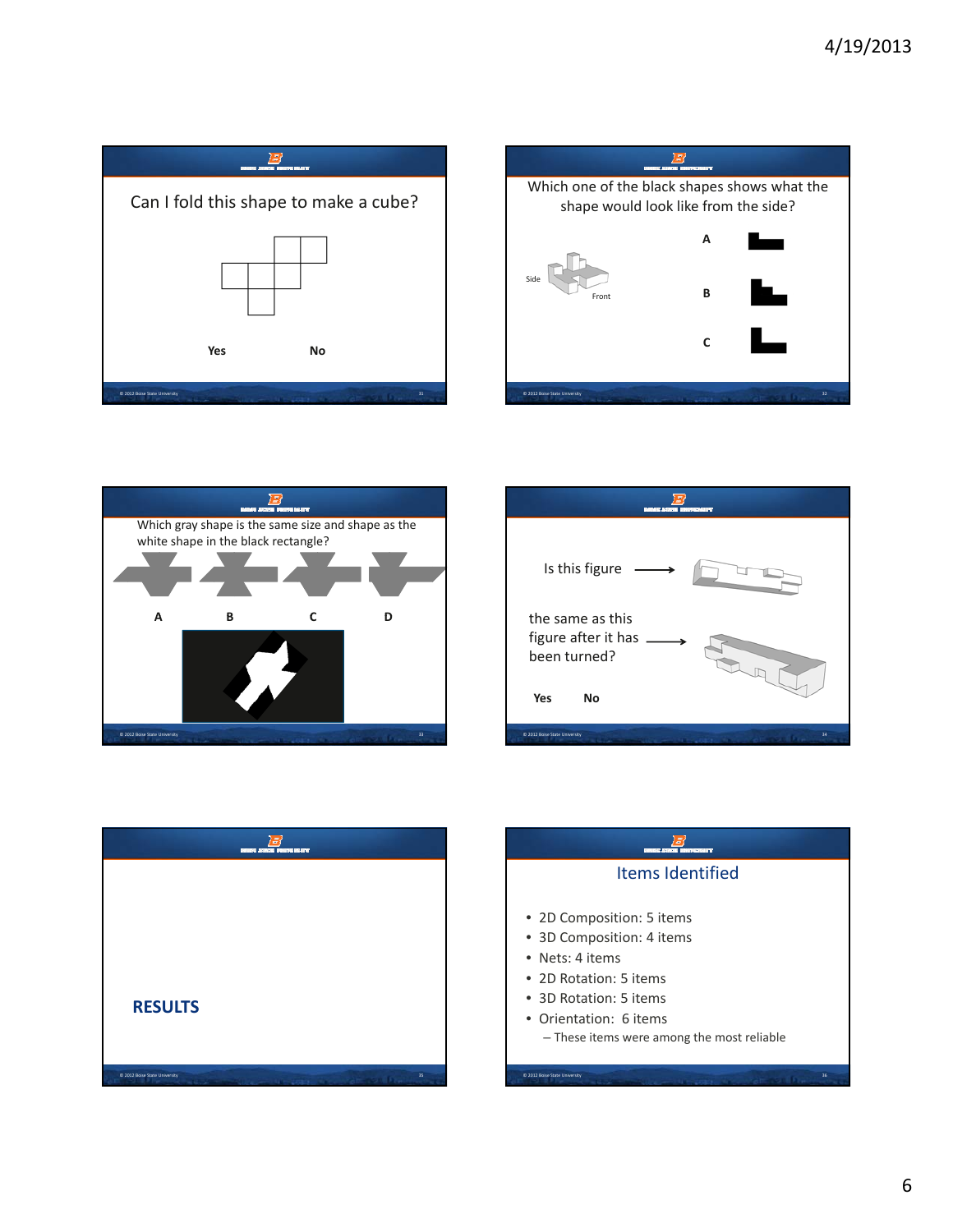### Experimental Factor Analysis • Spatial Visualization – 2D Composition • Items 1, 3, 4, 6, and 8 – 3D Composition © 2012 Boise State University 37 • Items 13, 18, 19, and 20 – Visualize 3D from 2D (Nets) • Items 21, 22, 23, and 24 (2 Factors) Experimental Factor Analysis • Spatial Visualization Continued: – 2D Rotation • Items 37, 38, 39, 40 and 41 – 3D Rotation © 2012 Boise State University 38 • Items 43, 44, 46, 49, and 51 • Spatial Orientation (silhouettes) – Items 31, 32, 33, 34, 35, and 36 (all items)

# Internal Reliability

- Spatial Visualization by subscale and order
	- 3D Rotation: .63
	- 2D Composition: .55
	- 2D Rotation: .41
	- 3D Composition: .40
	- Visualize 3D from 2D (Nets): .36
	- Overall: .67

 $\overline{\textcircled{\small{2012}}}$  Boise State U

e<br>© 2012 Boise State Uni

• Spatial Orientation: .61

### Gender Differences

- Differences seen between grade levels, means and reliabilities
- Differences between males and females, mostly seen at 5<sup>th</sup> grade

© 2012 Boise State U

© 2012 Boise State University 42

• 5th Grade female mean of 17.39 was less than the male mean at 4<sup>th</sup> grade of 17.56.

## Relationships

- Spatial Orientation was most closely correlated to the total score
	- Also strongest relationship with 2D and 3D Composition and 2D Rotation
	- Weakest relationship with 3D Rotation
- Was a small relationship between the 2D and corresponding 3D shapes

### Recommendation

• Spatial thinking skills should be an integral part of all areas of mathematics – not a separate topic that is visited once or twice in isolation isolation.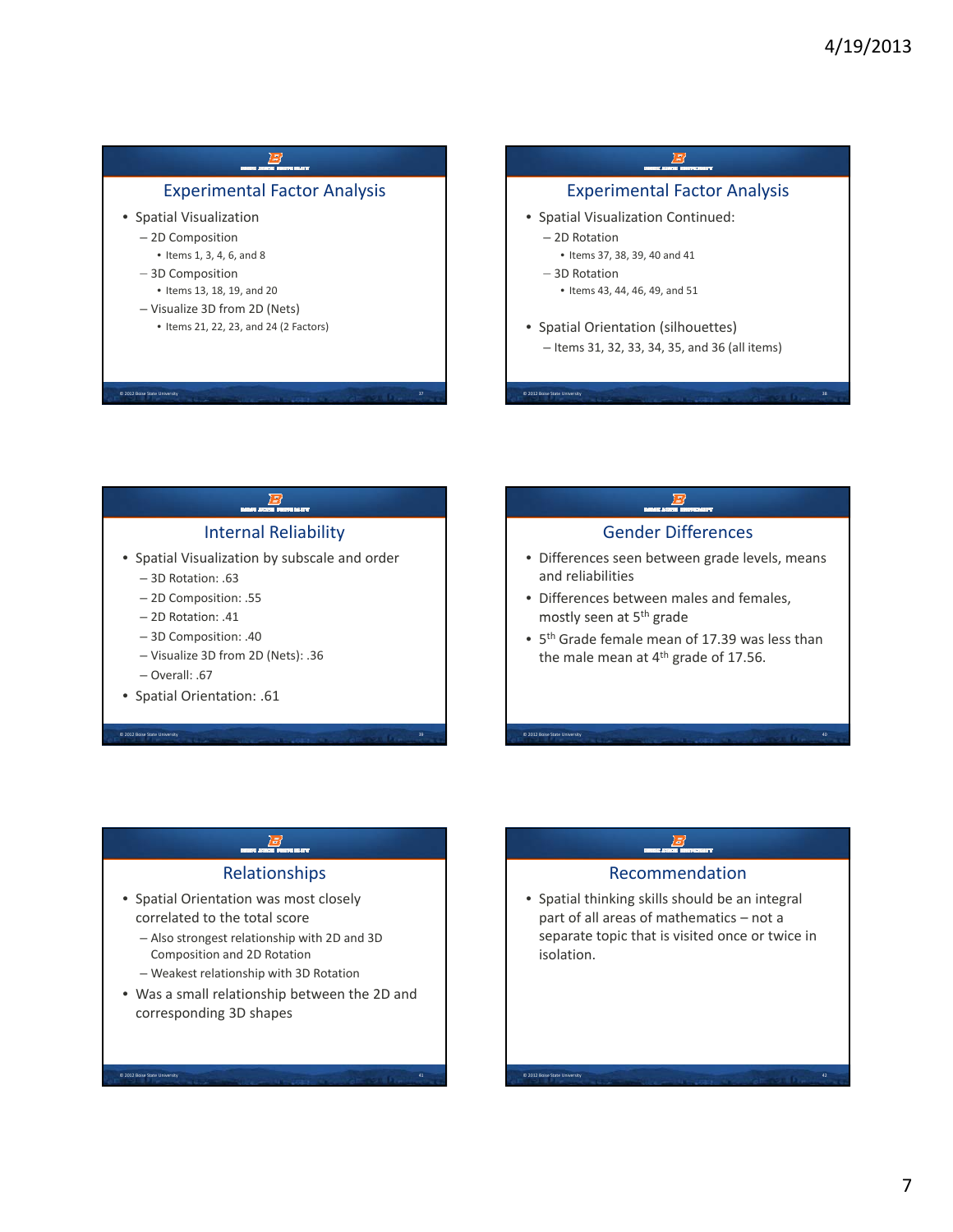









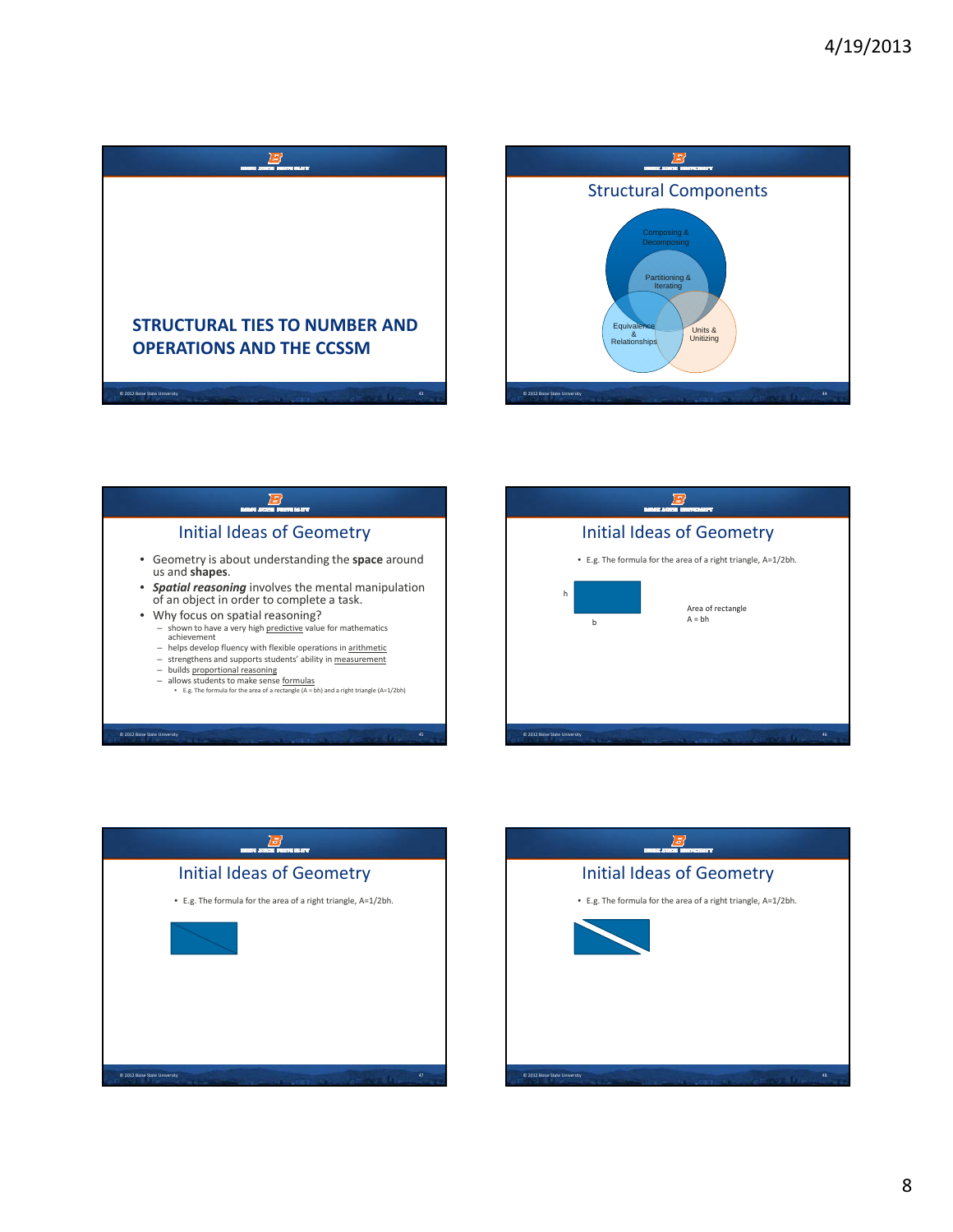









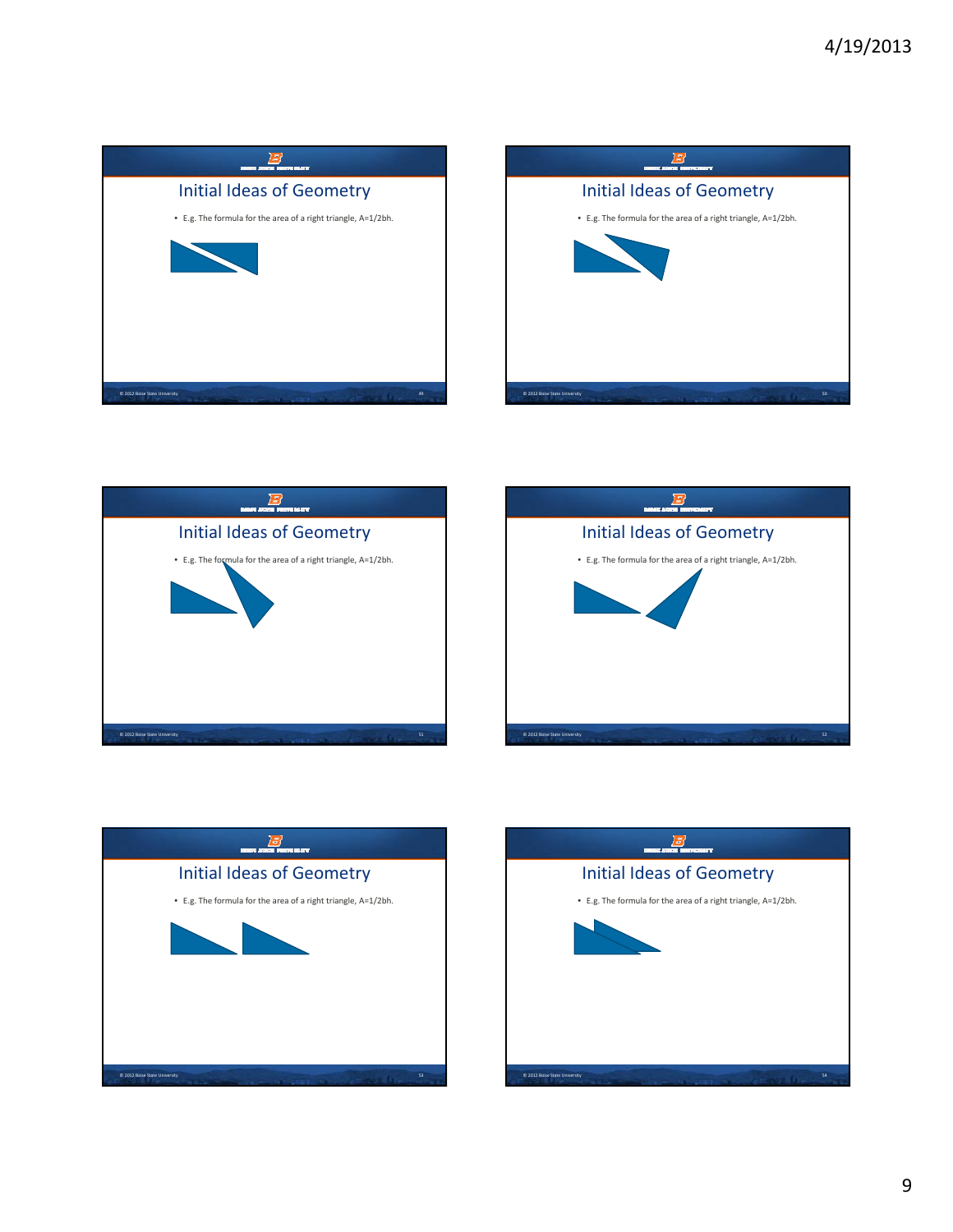



### Common Core Examples: 3‐4

- 3.G.2: **Partition** shapes into parts with equal areas. Express the area of each part as a unit fraction of the whole.
- 4 OA 5: Generate a number or a **shape** 4.OA.5:**pattern** that follows a given rule. Identify apparent features of the pattern that were not explicit in the rule itself.

© 2012 Boise State Un

### Common Core Examples: 4‐5

• 4.G.3: Recognize a line of symmetry for a two‐ dimensional figure as a line across the figure such that the figure can be **folded** along the line into matching parts. Identify linesymmetric figures and draw lines of symmetry.



## Assessment Item from SBAC

• Focus on SBAC – Idaho selection

© 2012 Boise State Un

© 2012 Boise State University 60

• Where do you see spatial skills as a component of this task?